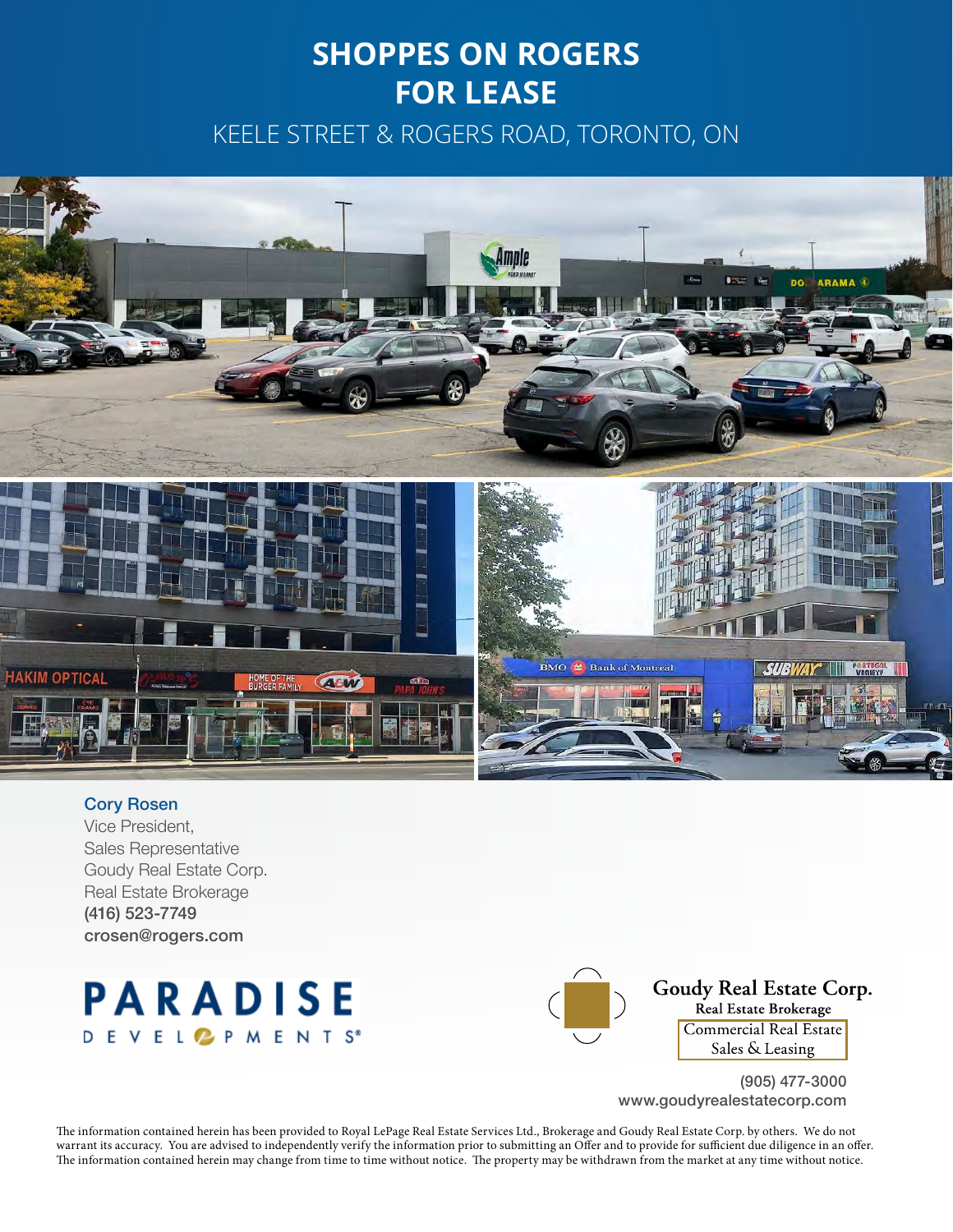## **SITE PLAN** 605 ROGERS ROAD, TORONTO, ON

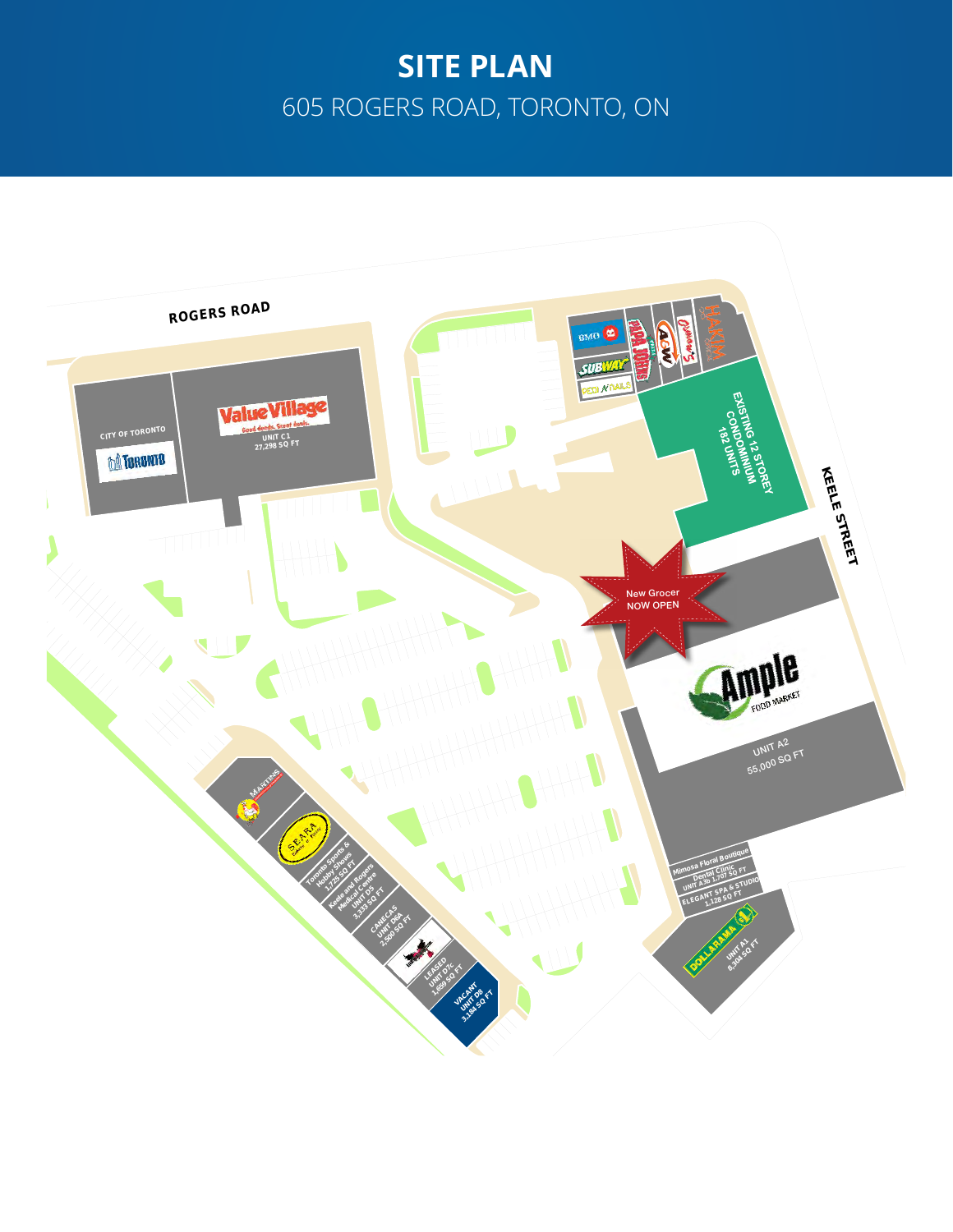## **AERIAL & SITE DETAILS** 605 ROGERS ROAD, TORONTO, ON



### **DETAILS:**

- Prime Toronto location at Keele & Rogers Road benefiting from excellent access, parking, and traffic.
- Highly underserviced urban Toronto location
- Densely populated and growing market serving 168,000 people in the primary trade area (3 kms)
- Join many other national and well established local retailers including A&W, Dollarama, Value Village, Bank of Montreal, Hakim Optical, Martins Restaurant, Subway, Osmow's, ILoveKickBoxing, etc.
- Prominent signage opportunity.

### **TRAFFIC COUNTS:**

#### (PiinPoint Demographics Average Daily Traffic 2012)

- Rogers Road : 21,498
- Weston Road : 43,812
- Keele Street : 34,658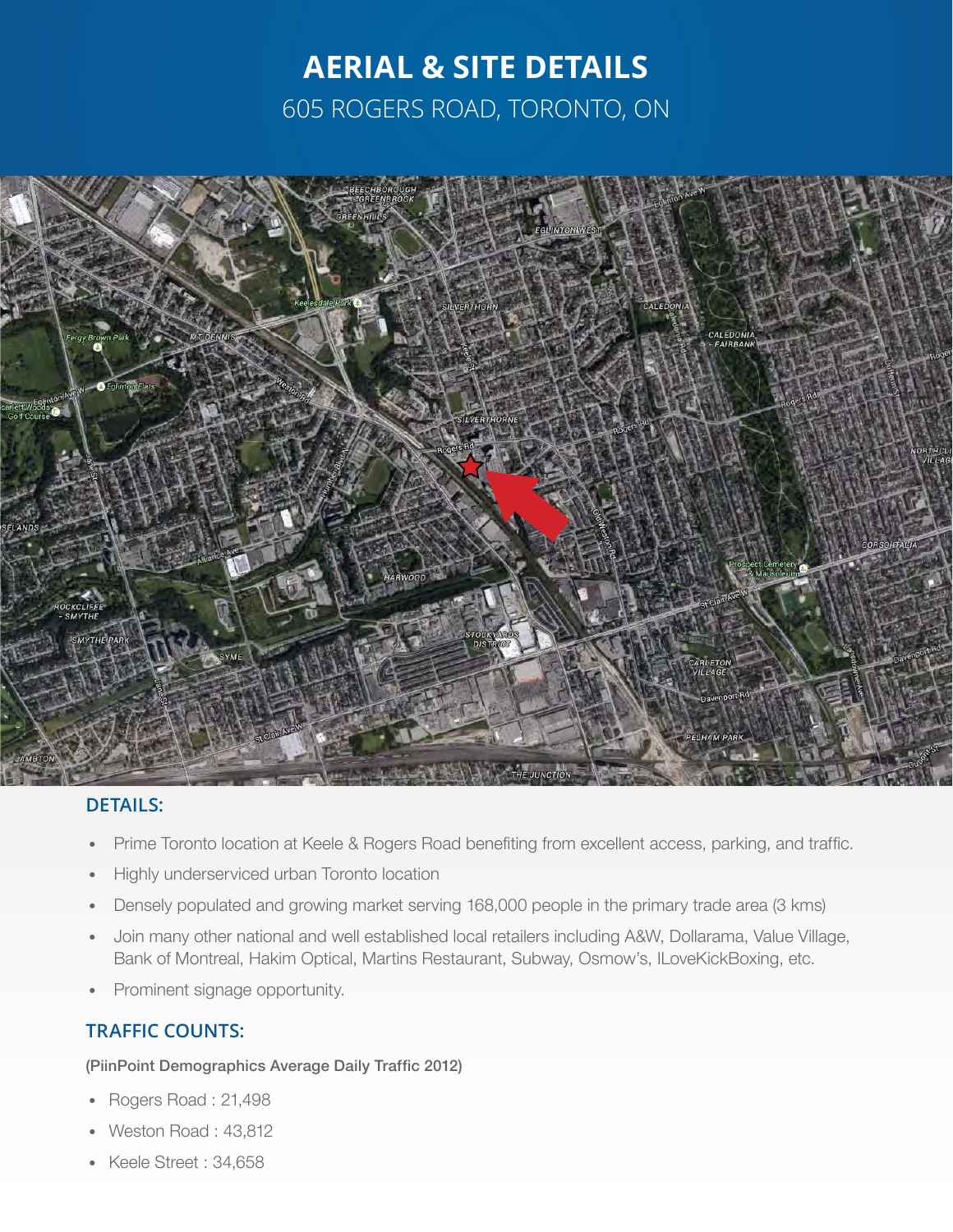# **AREA DEVELOPMENTS**

605 ROGERS ROAD, TORONTO, ON



#### **AREA DEVELOPMENTS**

- 1. 2 Bicknell Avenue
- 2. 1779 St. Clair Ave W
- 3. 1771 St Clair Ave
- 4. 383 Old Weston Road
- 5. 6 Lloyd Ave
- 72 units 274 units

62 units

- 126 units 478 units
- 6. 1791 St. Clair Ave W
- 261 units 8. 955 Weston Road 9. 10 Wilby Crescent
	- 10. 2280 Eglington Ave W 11. 1603 Eglington Ave W

7. 150 Bronoco Ave

- 12. 2 Helen Ave
- 28 units 71 units 234 units 122 units 219 units 5 units
	-
- 13. 980 Lansdowne Ave 14. 15 Martha Eaton Way 15. 1695 Weston Road 16. 2306 St. Clair Ave W 17. 2175 Keele Street 18. 386-394 Symington Ave
- 155 units 240 units 267 units 244 units

971 units

- **Total** 372 units
	- **4,201 units**